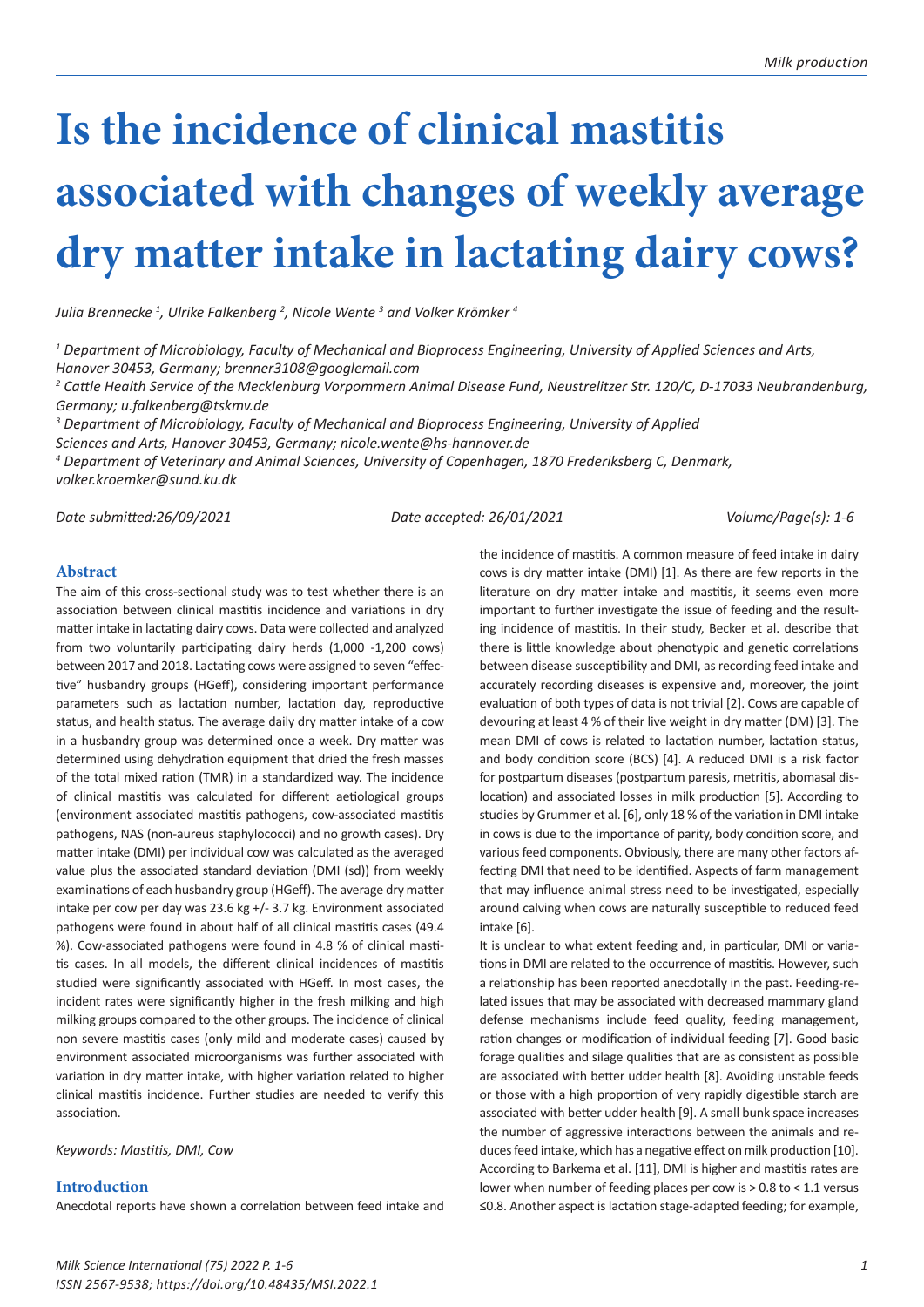avoidance of obesity in heifers and dry-cows is associated with lower rates of new mastitis [12]. Systematic monitoring of the risks described above, as well as careful feed selection, feeding, and animal control, can limit the resulting udder health disorders [13]. In addition, the dry matter content of the total mixed ration (TMR) is critical because if a ration is suboptimal, intake will also be reduced due to slowed rumen fermentation [14]. Inadequate water supply or poor drinking water quality in addition to affecting health leads to reduced feed intake and reduced milk yields as well as udder health disorders [15].

At the beginning of lactation, an energy deficit is almost always present in high-yielding cows. This energy gap is due to inadequate feed intake compared to milk yield [16]. Cows do not reach their maximum feed intake capacity of > 20 kg dry matter until the 12th week of lactation, with a peak milk yield as early as the 8th week of lactation [17]. If an attempt is made to compensate the energy deficit, rumen acidosis can occur very quickly. Rumen acidosis can be accompanied by secondary diseases in the claw and hock area, which, in turn, have a negative effect on feeding performance, especially in loose housing.

Variations in DMI are associated with increased risk of undesirable acid-based imbalance and signs of adverse rumen physiology (diarrhea or left abomasal displacement) [18]. This significantly affects the immune system of the animal [19]. Farm management continues to be a crucial factor, as the feeding person, the quality of the basic feed, and the ranking of the animals are significantly decisive for DMI fluctuations [18]. Another study suggests that there may be greater variation in DMI, rumination time, reticulorumen pH, and milk production in early lactation when animals are fed a diet of longer straw particles [20]. In addition to the influences on the clinical incidence of mastitis, which are mapped by the husbandry group (including the differences in DMI), we explicitly looked at the variation in dry matter intake over time, independent of diseases in a husbandry group. For this purpose, the weekly mean dry matter intake for each husbandry group and the variation thereof in a three-week rhythm were used.

The aim of this study was to investigate whether average DMI or variations in average DMI from week to week of a mean individual cow in a husbandry group are associated with the occurrence of clinical mastitis in the individual animal.

#### **Material and Methods**

**Study design - farm demographics:** A cross-sectional study was carried out from February 2017 to January 2018 on two commercial dairy farms in Mecklenburg-Western Pomerania, Germany. The herds consisted of 1,000 and 1,200 Holstein-Friesian dairy cows. Annual milk yield (305d) ranged from 11,000 to 13,202 kg energy corrected milk (ECM)/cow, with a bulk milk somatic cell count of 164,000 to 280,000 cells / mL. All study animals were housed in free-stall barns with cubicles. A modern outside rotary milking parlor with 60 places was located in the middle of the barn on both farms. The cows received a TMR depending on their production level and all lactating cows were milked three times a day. On both farms, the barn was equipped with overhead belt feeding. The prepared forage was transported from the mixer to the individual feeding tables via belts and evenly distributed in the barn. This was ensured by a metering unit that loaded the exact amount of TMR over to the belts by computer. The exact amount of feed was determined by lactation performance and group. Fresh cows, mid lactation, and old lactation cows were fed serval times per day. The belt feeding system used in the experimental farms controlled the DMI concerning the time interval between two feed presentations and not the residual amount. Both farms made an effort to maximize the dry

matter intake. The lactating cows were housed in individual husbandry groups (HG) including 45 – 90 animals, considering lactation number, days in milk (DIM), reproductive status and state of health. Cows of the same performance class and of the same feeding ration were grouped in one HG. Animals from the 11 individual farm-specific husbandry groups were assigned to seven husbandry groups (HGeff) considering important performance parameters such as lactation number, lactation day, reproductive status, and health status (Table 1). The effect of diseases that only occur in certain lactation phases was taken into account in the HGeff.

**Data collection and sampling:** Clinical mastitis was detected by fore-milking by trained milking personnel immediately prior to milking. Each clinical mastitis case was assigned a corresponding mastitis grade according to the International Dairy Federation (IDF) [21]. If clinical mastitis was detected, a quarter milk sample was collected aseptically from the affected quarter for cytomicrobiological examination. The sample tubes contained a boric acid-based preserving agent ("Ly20") as a stabilizer and were stored cool [22]. According to recognized studies, the stabilizer "LY20" is suitable and approved for both cytological and cultural examination of udder pathogens [22]. Each animal was treated appropriately based on the farm-specific treatment plans after mastitis has been detected. All milk samples were sent to the laboratory at the University of Applied Sciences and Arts Hannover once a month for cytomicrobiological examination. Once a week, a dry matter sample was taken from the appropriate feeding belt for each husbandry group. The exact procedure is described in the section Dry matter determination of the TMR.

**Laboratory procedures - milk samples:** Microbiological analysis of the milk samples was performed in accordance with the GVA guidelines [23]. A total of 10 µL of each milk sample was cultured on esculin blood agar (Oxoid Deutschland GmbH, Wesel, Germany). . The plates were analyzed after a 24-hour and 48-hour incubation period at 37 °C. The grown colonies were initially differentiated by their hemolysis status, esculin hydrolysis, cell morphology, and Gram staining. The exact mastitis diagnostic has already been described [24].

**Dry matter determination of the TMR:** Once a week, the dry matter of the presented full TMR per husbandry group was determined and converted to the mean DMI per cow and feeding group by weighing and backweighing the leftover ration. For this purpose, 100 g of the fresh masses of the full TMR of each of the different husbandry groups were taken and dried in duplicate at 70°C for four hours using a drying apparatus (Concept, Gobi). The dried material was weighed and the dry matter content was calculated from the fresh matter and dry matter values. The fresh mass of the submitted TMR was recorded and documented weekly for each husbandry group. From the total dry matter, the average DMI for the individual animal could be calculated. Thus, the following parameters of DMI were available: absolute average DMI per animal; week-to-week variation in DMI (standard deviation). The mean DMI variation and the standard deviation of the DMI variation of the husbandry group were calculated from the DMI of the previous week, the current week and the following week of a group, respectively.

**Clinical mastitis incidence:** Various clinical mastitis incidences were calculated per 100 cow weeks under risk. The total clinical mastitis incidence(MI) included mild, moderate, and severe cases (M1-M3) for all pathogens, and the clinical mastitis incidence caused by different pathogen groups (environment-associated, cow-associated, and no growth/opportunistic MI.) Since a disease-related decrease in DMI can be assumed for severe mastitis, the incidences of mild and moderate mastitis were also combined as another possible outcome variable.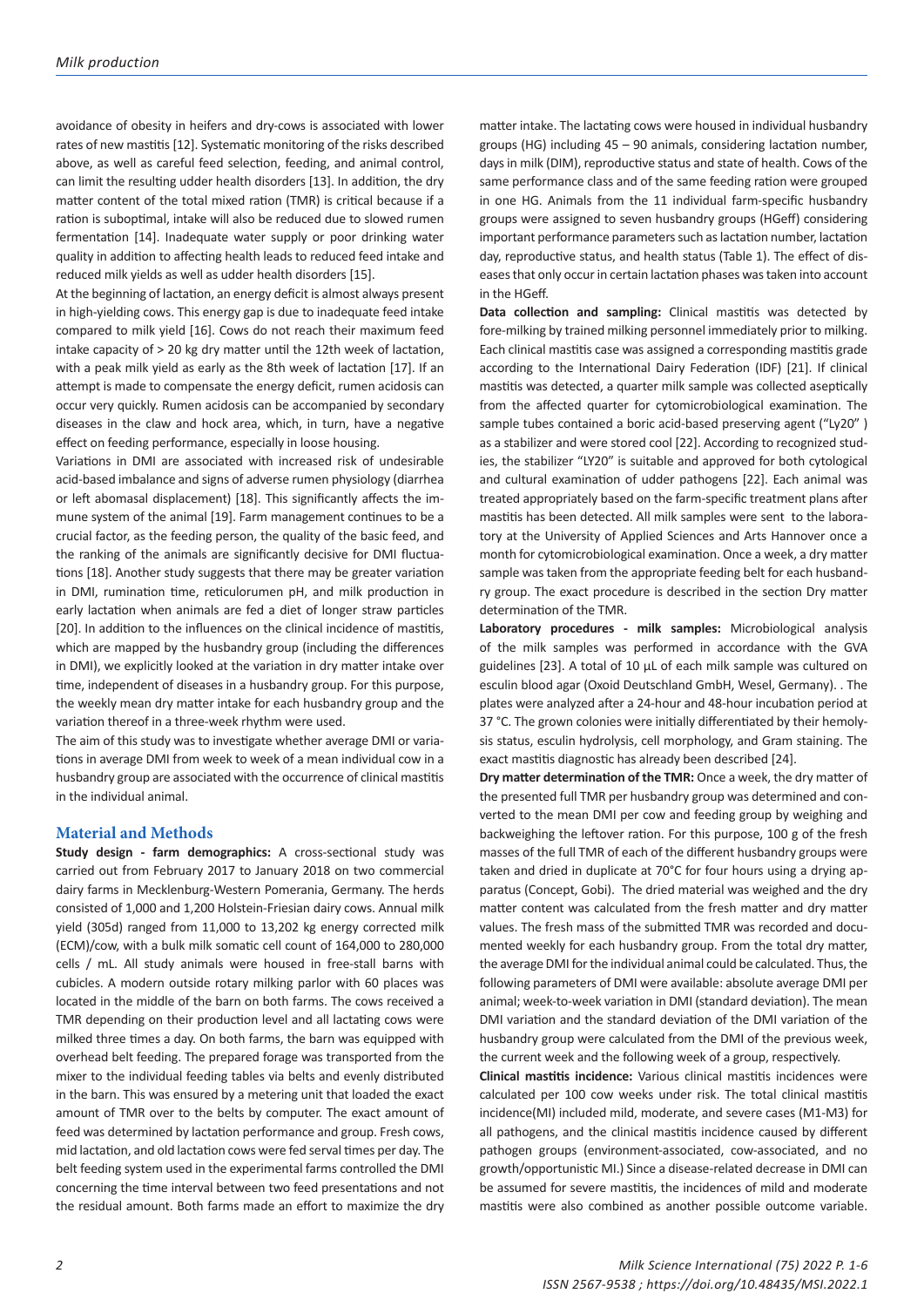| intake, mean and standard deviation) per husbandry group |                              |                     |           |                |              |  |  |  |
|----------------------------------------------------------|------------------------------|---------------------|-----------|----------------|--------------|--|--|--|
| HG(eff) <sup>1</sup>                                     | <b>Group characteristics</b> | Farm 1 <sup>2</sup> | Farm $22$ | DMI (mean) $3$ | DMI $(sd)^4$ |  |  |  |
|                                                          | hospital pen                 | 45                  | 73        | 23.6           | 2.3          |  |  |  |
|                                                          | fresh cows                   | 80                  | 174       | 24.1           | 2.0          |  |  |  |
|                                                          | high lactation               | 139                 | 178       | 24.2           | 2.0          |  |  |  |
| 4                                                        | high lactation               | 0                   | 344       | 24.1           | 3.6          |  |  |  |
| 5                                                        | mid + late lactation         | 191                 | 268       | 23.2           | 2.2          |  |  |  |
| 6                                                        | late lactation               | 184                 | 166       | 21.9           | 3.0          |  |  |  |
|                                                          | mid lactation                | 187                 | 0         | 24.2           | 2.2          |  |  |  |

**Table 1: Description of the different husbandry groups in the 2 experimental farms + weekly averaged dry matter intake (dry matter intake, mean and standard deviation) per husbandry group**

<sup>1</sup>: Husbandry group - cows of one performance class and the same feeding ration combined

² : mean number of animals per HG/farm

<sup>3</sup> : average DMI per cow (mean)

<sup>4</sup> : DMI variation per cow measured over three weeks (standard deviation)

The effective husbandry groups (HGeff) consisted of a total of seven groups and meant that cows with the same feeding and lactation from both farms were grouped together (Table 1).

**Statistical analysis:** Data were collected using Excel 2010 (Microsoft Inc., Redmond, WA, USA) and analyzed using SPSS (SPSS 26.0, Chicago, IL, USA). The statistical unit was the husbandry group per week (repeated measurements). Since the groups were dependent on lactation numbers and lactation stages, effects on DMI (diseases close to birth) as well as effects on clinical mastitis incidences were also mapped by this group classification. The classification of the groups reflected the lactation period. The diseases were ordered according to the lactation stage they occurred in and thus grouped under the aspect of HGeff. Generalized mixed models were calculated for statistical analysis. The dependent variables were the total number of clinical mastitis incidences (clinical mastitis cases per week per cows under risk in a husbandry group; MI), total mild and moderate MI; environment-associated MI; cow associated MI and no growth/opportunistic MI. Explanatory variables were the effective husbandry group (HGeff), mean DMI per husbandry group and standard deviation (sd) as variation of DMI. The predictor effective husbandry group was used to group according to the results of lactation stage (early, medium, late, and special groups (heifers, long milkers, mastitic cows, health status). Farm and husbandry group on a farm were included as (nested) random effects. The multivariable analysis was performed using a backward stepwise selection and elimination procedure. After each run, the variable with the highest p-value was excluded from the model until all variables had p ≤ 0.05. The most optimal model was evaluated using the Akaike information criterion (AIC), where an AIC with the lowest value indicated the best model. Confounding was monitored by the change in the coefficient of a variable after re-moving another variable from the model. If the change of the estimates exceeded 25 %, the removed variable was considered a potential confounder and was included again in the model. In the final models, biologically plausible two-way interactions were tested. Model fit was evaluated by checking normality of the residuals. Least square means from the model were calculated for the HGeff groups. A p-value < 0.05 was considered indicative of a statistically significant difference.

#### **Results**

The objective of this study was to determine whether there is an association between parameters of DMI and mastitis incidence in dairy cows.

**DMI:** DMI was calculated as the averaged value plus the associated

standard deviation (DMI (sd)) from the weekly examinations of the husbandry groups (HG). This resulted in an average DMI of 23.6 kg +/- 3.7 kg. The mean DMI per husbandry group of the respective current week, the previous week, and the post-week over a total of 52 weeks were considered. The maximum average DMI per cow was 24.2 kg (high lactation) and the minimum was 21.9 kg (late lactation, Table 1).

**Table 2: Mean incidence of mastitis per husbandry group and 100 cow weeks at risk**

|                |                                            | Pathogen group/ mastitis incidence |                  |                               |                           |  |
|----------------|--------------------------------------------|------------------------------------|------------------|-------------------------------|---------------------------|--|
| HG(eff)        | Mean<br>mastitis<br>incidence <sup>1</sup> | Environ-<br>ment <sup>2</sup>      | Cow <sup>3</sup> | NaS/<br>(others) <sup>4</sup> | No<br>growth <sup>5</sup> |  |
| $\mathbf{1}$   | 0.82                                       | 0.54                               | 0.00             | 0.10                          | 0.18                      |  |
| $\overline{2}$ | 2.20                                       | 1.03                               | 0.00             | 0.64                          | 0.53                      |  |
| 3              | 2.28                                       | 0.99                               | 0.00             | 0.77                          | 0.52                      |  |
| 4              | 1.60                                       | 0.72                               | 0.01             | 0.49                          | 0.38                      |  |
| 5              | 1.13                                       | 0.45                               | 0.04             | 0.36                          | 0.28                      |  |
| 6              | 0.62                                       | 0.25                               | 0.01             | 0.19                          | 0.17                      |  |
| 7              | 0.84                                       | 0.38                               | 0.04             | 0.21                          | 0.21                      |  |
| Total          | 1.35                                       | 0.59                               | 0.02             | 0.40                          | 0.34                      |  |

 $1$ : mastitis incidence is the rate of new disease in animals under risk and

time (mastitis incidence per 100 cow weeks under risk)

: incidence of mastitis with environment-associated (IMI)

<sup>3</sup> : incidence of cow-associated mastitis pathogens

⁴ : incidence of minor pathogen e.g. NaS (non-aureus staphylococci) and others such as Coryneforms

⁵ : incidence of no bacterial growth

**Mastitis incidence:** Mastitis incidence is the rate of clinical mastitis of animals under risk and time (per week). There were 1.35 clinical mastitis cases per 100 cow weeks under risk in an HGeff. The incident rate of mastitis per HGeff during the experimental period is shown in Table 2. A total of 1090 clinical cases of mastitis were enrolled in the study from February 2017 to January 2018. Most cases of clinical mastitis were caused by environmental pathogens. Environment-associated pathogens occurred in 49.4 % of mastitis cases. Cow-associated pathogens occurred in 4.8 % of cases. NAS were found in 5.4 % of mastitis cases. No bacteriological growth was detected in 33.2 %. A total of 0.4 % of the samples were contaminated and two different microorganisms (mixed) were detected in 4.9 % of the samples (Table 3).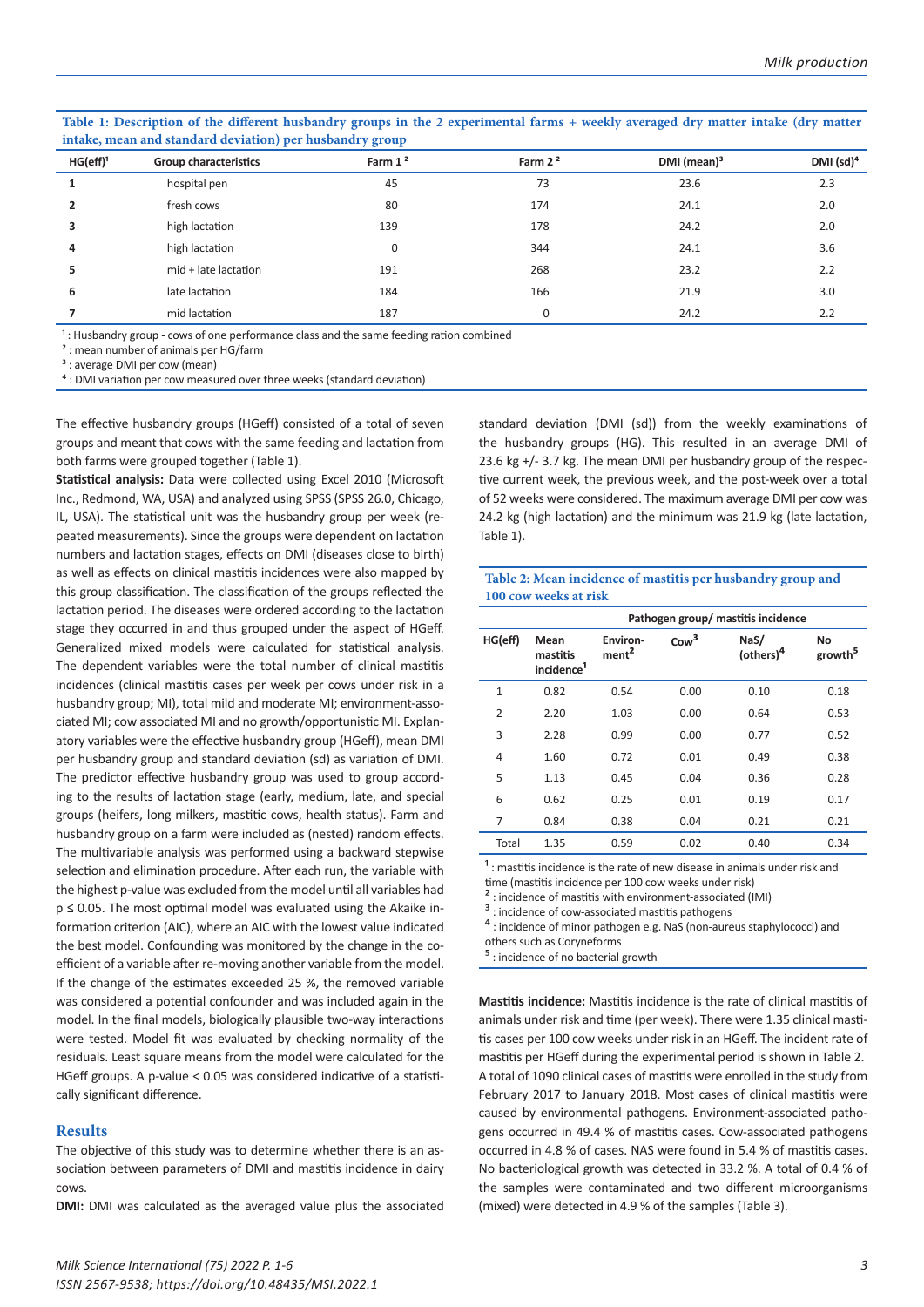| Table 3: Microbiological findings of the mastitis samples |                |                  |                |                      |                |                      |
|-----------------------------------------------------------|----------------|------------------|----------------|----------------------|----------------|----------------------|
| Microbiological Findings                                  | Farm1_n        | $Farm1_\infty^1$ | Farm2_n        | Farm2_% <sup>1</sup> | Total_n        | Total_ $\frac{1}{2}$ |
| Environment-associated <sup>2</sup>                       |                |                  |                |                      |                |                      |
| S. uberis                                                 | 180            | 32.0             | 113            | 21.4                 | 293            | 26.9                 |
| E. coli                                                   | 63             | 11.2             | 66             | 12.5                 | 129            | 11.8                 |
| S. dysgalactiae                                           | 44             | 7.8              | 36             | 6.8                  | 80             | 7.3                  |
| Other Streptococci                                        | $\overline{2}$ | 0.4              | $\mathbf{1}$   | 0.2                  | 3              | 0.3                  |
| Coliforms                                                 | 4              | 0.7              | $\overline{7}$ | 1.3                  | 11             | 1.0                  |
| Coryneform bacteria                                       | $\overline{7}$ | 1.2              |                | 0.0                  | $\overline{7}$ | 0.6                  |
| Enterococcus spp.                                         | 6              | $1.1\,$          | 10             | 1.9                  | 16             | $1.5\,$              |
| Cow-associated <sup>3</sup>                               |                |                  |                |                      |                |                      |
| S. aureus                                                 | 14             | 2.5              | 20             | 3.8                  | 34             | 3.1                  |
| T. pyogenes                                               | 12             | 2.1              | $\overline{7}$ | 1.3                  | 19             | 1.7                  |
| Others                                                    |                |                  |                |                      |                |                      |
| Pseudomonas spp.                                          |                | 0.0              | 4              | 0.8                  | 4              | 0.4                  |
| Bacillus spp.                                             | 2              | 0.4              | $\mathbf{1}$   | 0.2                  | 3              | 0.3                  |
| Yeasts                                                    | 6              | 1.1              | 6              | 1.1                  | 12             | 1.1                  |
| Klebsiella spp.                                           |                | 0.0              | $\mathbf{1}$   | 0.2                  | $\mathbf{1}$   | 0.1                  |
| NaS <sup>4</sup>                                          | 19             | 3.4              | 40             | 7.6                  | 59             | 5.4                  |
| Mixed                                                     | 27             | 4.8              | 26             | 4.9                  | 53             | 4.9                  |
| Contaminated <sup>5</sup>                                 | 2              | 0.4              | $\overline{2}$ | 0.4                  | 4              | 0.4                  |
| No growth                                                 | 175            | 31.1             | 187            | 35.5                 | 362            | 33.2                 |
| Total                                                     | 563            | 100.0            | 527            | 100.0                | 1090           | 100.0                |

<sup>1</sup>: percentage of mastitis of the total mastitis cases (within farm 1, within farm 2 or for both farms together)

² : environment-associated mastitis-causing microorganism

<sup>3</sup> : cow-associated microorganism

⁴ : non-aureus staphylococci

 $5$  : more than two different pathogens were detected

**Associations - multivariable analyses:** We applied models with different mastitis incidences (MI) as target variables. These variables were the overall mastitis incidence, MI caused by environmental associated pathogens and the MI caused by cow associated pathogens and MI caused by opportunistic pathogens and mastitis cases without detection of causing pathogens. We also applied the models for the mastitis incidence rates respecting only mild and moderate mastitis cases.

Except for the clinical mastitis incidence models of cow-associated mastitis pathogens, which could not be formed, all models showed that mastitis incidence was significantly associated with HGeff. Significantly higher mastitis rates (in all variants) were found in HGeff of fresh cows and high yielding cows compared to all other HGeff (Table 4). Since the groups were dependent on lactation numbers and lactation stages, effects on dry matter intake (diseases close to birth) were also mapped by this group classification. Thus, the variable HGeff included the known lactation-dependent risks on the clinical incidence of mastitis. An association of DMI, and in particular the influence of DMI variation per cow measured over three weeks (DMIsd) on mastitis incidence could be shown for environmental pathogen-associated mild and moderate mastitis incidence ( $p = 0.03$ ) only. The incidence of mastitis increased with increasing variation in DMI (measured over three weeks).

## **Discussion**

The aim of the present study was to investigate whether the occurrence of mastitis in dairy cows is related to DMI. The data from our study showed that in the case of environmental mastitis, regardless of all already known risk factors which are compromised in the husband-

ry groups, variation in dry matter intake was a significant factor. This possibly means that beyond the lactation-dependent influence on the clinical incidence of mastitis, this is influenced under certain conditions by the variation in dry matter intake. This applies to mild and moderate cases of clinical mastitis caused by environment associated mastitis

#### **Table 4: Results of multivariable analyses (mastitis incidence for non-severe mastitis with environment-associated mastitis pathogens only)**

| <b>Estimates<sup>a</sup></b> |                    |               |        |          |                            |       |
|------------------------------|--------------------|---------------|--------|----------|----------------------------|-------|
| <b>Variables</b>             | Aver-<br>age       | Std.<br>Error | df     | Sig.     | 95% Confidence<br>Interval |       |
|                              |                    |               |        |          | Lower                      | Upper |
| HG eff 1                     | 0.003 <sup>b</sup> | 0.0013        | 425.17 | 0.172    | 0.002                      | 0.004 |
| HG eff 2                     | 0.006 <sup>b</sup> | 0.0003        | 424.74 | 0.001    | 0.005                      | 0.008 |
| HG eff 3                     | 0.007 <sup>b</sup> | 0.0011        | 426.33 | $\Omega$ | 0.006                      | 0.008 |
| HG eff 4                     | 0.007 <sup>b</sup> | 0.0013        | 401.76 | 0.036    | 0.005                      | 0.009 |
| HG eff 5                     | 0.004 <sup>b</sup> | 0.0011        | 423.95 | 0.781    | 0.003                      | 0.005 |
| HG eff 6                     | 0.002 <sup>b</sup> | 0.0011        | 417.23 | 0.136    | 0.001                      | 0.003 |
| HG eff 7                     | 0.004 <sup>b</sup> | 0.0011        | 420.31 | $\Omega$ | 0.002                      | 0.005 |
| <b>DMIsd</b>                 | 0.002              | 0.0009        | 2.172  | 0.03     | $\Omega$                   | 0.004 |
|                              |                    |               |        |          |                            |       |

a. Dependent variable: incidence of non-severe clinical mastitis with environmental IMI

b. The covariates in the model were calculated using the following values: DMIlog\_sd = 1.265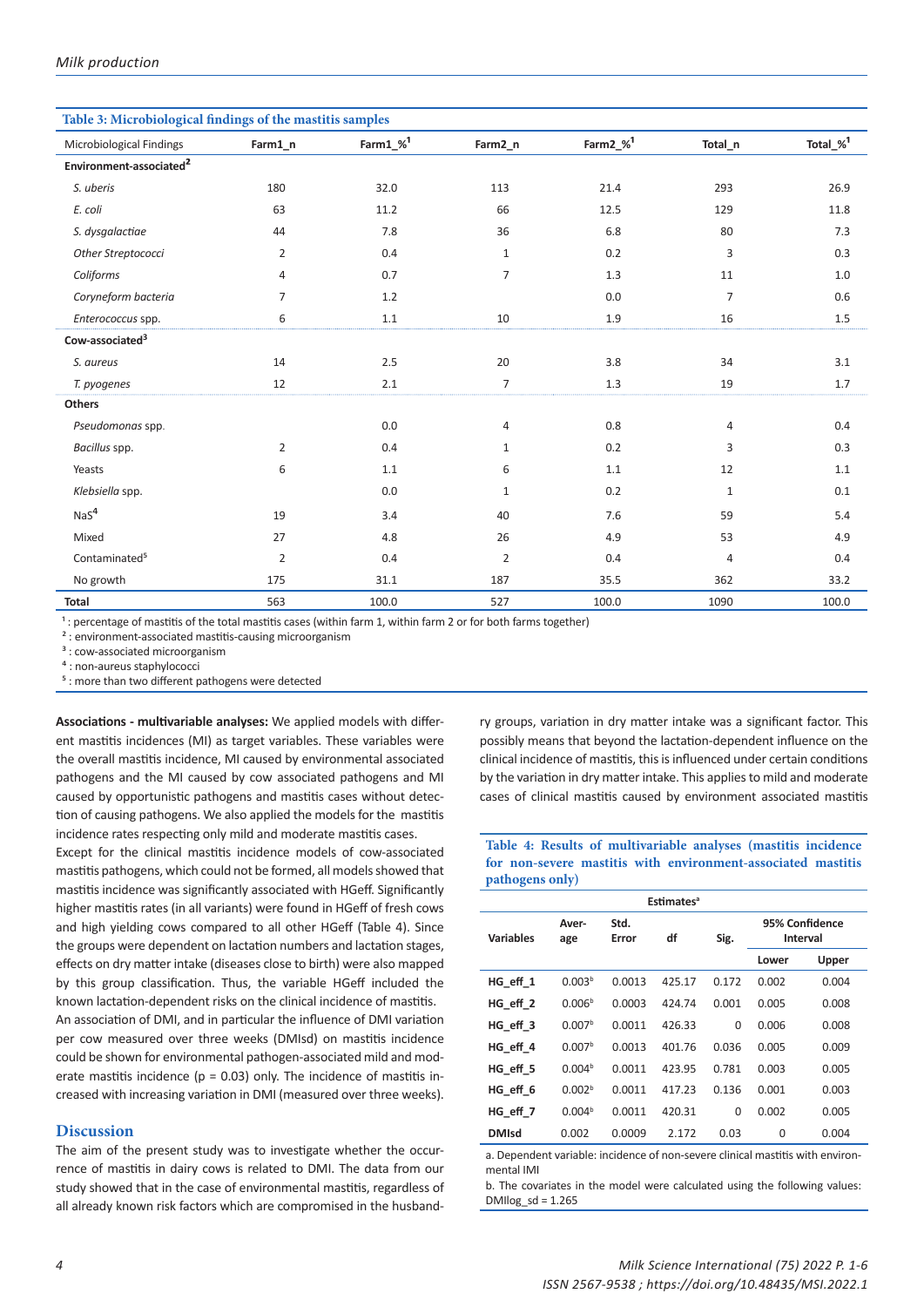pathogens. The dry matter intake of each group was not significantly associated with the incidence of mastitis.

In our study the mastitis incidences were calculated for effective husbandry groups (HGeff). For the formation of these groups lactation number, days in milk (DIM), reproductive status and state of health were considered. Cows in the same performance class and with the same feeding ration were grouped. The aforementioned parameters were risk factors for mastitis which were unevenly distributed in the husbandry groups. The risk of a clinical mastitis occurring is higher in fresh cow groups and high yielding cows as described by Schmenger and Krömker [25].

A negative energy balance in early lactation occurs frequently in dairy cows [26]. With negative energy balance, cows are under metabolic stress, which, in turn induces immune suppression. This also leads to a higher susceptibility to diseases such as mastitis, hoof and leg diseases and metabolic diseases [27]. Any decrease in average DMI as a percentage of body weight increases the likelihood of ketosis and clinical mastitis [28]. Consequently, there are phases in lactation when low DMI occurs due to poor feed supply and insufficient feed quality or sick cows that do not eat worsens the energy balance and further negatively affects health [29]. These effects are mapped in our study by HGeff. The effect of dry matter variation on clinical mastitis rates that we found cannot be explained by the above arguments alone. This effect is also present in later lactation. Furthermore, absolute dry matter intake is not significantly associated with clinical mastitis incidence, only variation.

High quality and accurate ration calculation are crucial for an adequate dry mater intake [30]. If the dry matter of the TMR is insufficient, it will lead to a shift in the energy, protein, and crude fiber content of the total mixed ration. The passage rate is too slow and the feed intake of the cow decreases. Overfeeding of some minerals, too much degradable protein or degradable starch in the ration, not infrequently results in a very liquid slurry with a consistency like pea soup (mushy and watery) [31]. The resulting contamination of the udder and manipulation of the teat canal by daily milking pave the way for invading bacteria. These results emphasize the importance of efficient management and the use of protocols to monitor DMI [32]. These aspects are possible explanations for the found association. Determining the causes of this effect is reserved for further research.

The mastitis incidence in the present study was 1.35 % per week with a total of 1090 cases during the trial period. Compared to the usual international target values for mastitis incidence, these values are high [33]. Possible explanations for this are that first and recurrent cases were enrolled and not registered separately. Moreover animal husbandry in old barn buildings, difficult hygienic conditions in the barn and many chronic mastitis cows were contributory factors. On the other hand, detection rates of mastitis were good. When recording mastitis, the milkers proceeded according to a defined scheme for the assessment. It is common knowledge that different personnel influence the registration of mastitis cases. However this was not the case in the current study as we had the same milking personnel during the entire trial period. Furthermore, the laboratory work was standardized and unaffected by variations.

DMI variation was a significant factor in the models with and without severe mastitis cases. This is important because significance in all mastitis cases could also be interpreted as an effect of reduced dry matter intake in the animal severely affected by mastitis in HGeff. Thus, the model is valid for mild and moderate cases of mastitis.

It would be beneficial to conduct a follow-up study, preferably in an

experimental barn with weighing troughs and installed cameras, so that an accurate statement can be made regarding dry matter intake of individual animals in relation to mastitis incidence.

#### **Conclusion**

The present study has shown that on the experimental farms the incidence of clinical mastitis caused by environmental pathogens is associated with variation in dry matter intake. The incidence increased with increasing variation in dry matter intake. The results indicate that uniform dry matter intake should be strived for in herd management and that monitoring the mean dry matter intake of animal groups is useful for identifying disease risks. DMI monitoring offers the farm manager the possibility of quickly and easily checking his own feedings and reacting accordingly to the results to ensure optimal rationing of the herd.

## **Disclosure of conflicts of interest**

The authors declare no conflict of interest.

#### **Compliance with Ethical Standards**

This study has been conducted in compliance with ethical standards. All applicable guidelines for the care and use of animals were followed. The study was performed in accordance with the guidelines of the Declaration for the Care and Use of Animals, and was reviewed by the Animal Welfare Commission of the University of Applied Sciences and Arts Hannover, Hannover, Germany, and approved by the Animal Welfare Officer (file number of the Animal Welfare Office TVO-2017-V-79; date of approval July 5, 2017).

#### **Acknowledgments**

The authors would like to thank the farmers for providing their cows and their assistance with sampling, and the staff of the Microbiology Working Group and all persons involved. We would also like to thank Frances Sherwood-Brock for proofreading the English manuscript.

### **References**

- 1. Shulin L, Chaoqun W, Wenchao P, Jian-Xin L, Hui-Zeng S. Predicting Daily Dry Matter Intake Using Feed Intake of First Two Hours after Feeding in Mid and Late Lactation Dairy Cows with Fed Ration Three Times Per Day. Animals 2021; 11: 104.
- 2. Becker V, Stamer E, Thaller G. Liability to diseases and their relation to dry matter intake and energy balance in German Holstein and Fleckvieh dairy cows. J Dairy Sci. 2021; 104(1), 628–643.
- 3. Queensland Government Department of Agriculture and Fisheries. Feed intake- Importance of dry matter intake. 2014.
- 4. Roche JR, Friggens NC, Kay JK, Fisher MW, StaffordKJ, Berry DP. Invited review: Body condition score and its association with dairy cow productivity, health, and welfare. J Dairy Sci. 2009; 10(3168):2009-2431.
- 5. Gross JJ, Bruckmaier RM. The 17th International Conference on Production Diseases in Farm Animals: Editorial. J Anim Sci. 2020; 98(Suppl 1):S1-S3.
- 6. Grummer RR, Mashek DG, Hayirli A. Dry matter intake and energy balance in the transition period. Vet Clin North Am Food Anim Pract. 2004 Nov; 20(3):447-70.
- 7. Geiger AJ, Parsons CLM, Akers RM. Feeding a higher plane of nutrition and providing exogenous estrogen increases mammary gland development in Holstein heifer calves. J Dairy Sci. 2016; 99(9):7642-7653.